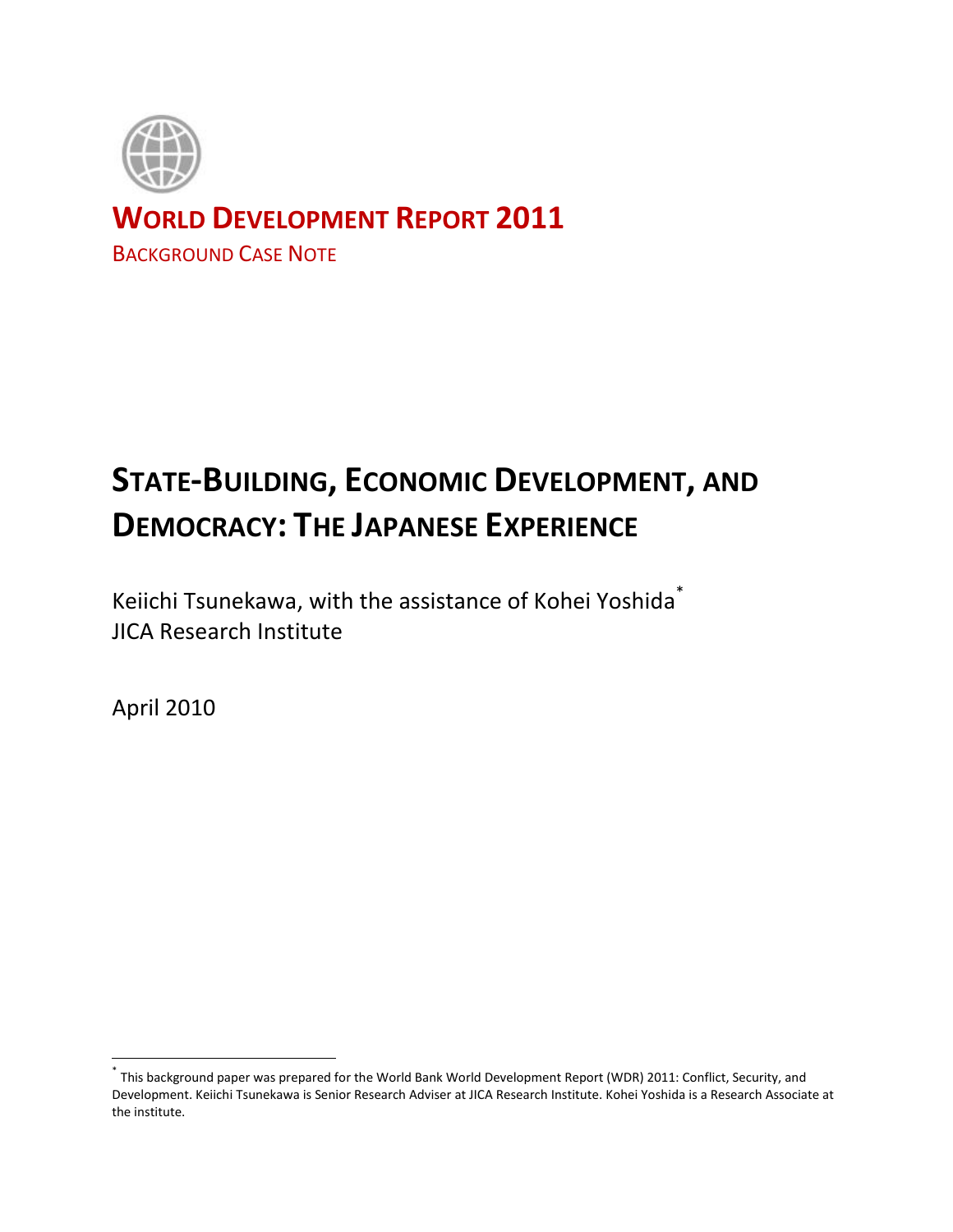### **STATE BUILDING, ECONOMIC DEVELOPMENT, AND DEMOCRACY: THE JAPANESE EXPERIENCE**

#### **Introduction**

 $\overline{\phantom{a}}$ 

The remolding of the state from an autocratic to a democratic one in postwar Japan is sometimes regarded as a successful case of external intervention for state-building.

When Americans landed in Japan two weeks after Japan's acceptance of unconditional surrender, they expected to meet a fanatic and intransigent people. Instead they were surprised by the orderly and peaceful behavior of Japanese soldiers and citizens (Tamaki 2005, 13-20). Disarmament, demobilization, repatriation, and reintegration (into their home towns/villages) of millions of soldiers proceeded surprisingly smooth between 1945 and 1948 (Gordon 2003, 229-30; Hando 2006, 14-15). The authoritarian state gave way to a democratic one within two years of the beginning of the American occupation and democracy has persisted since<sup>1</sup>. And finally, the Japanese economy had already begun to experience high growth when the occupation ended in April 1952. In every respect, American occupation policies seem to have been successful.

Against this image of the American occupation in Japan, this paper will argue that American policies were only partially helpful in the democratic remolding and economic development of postwar Japan. The prewar political and economic experiences of the Japanese themselves, and the psychological impact of the defeat, played equally important roles in the democratic rebirth of the Japanese state. Those in search of solutions to the development challenges facing fragile countries today should understand that Japan's "success" did not begin in 1945 and was not the result of a peace settlement quickly followed by new institutions. The ground work for Japanese success was 80-90 years in the making. Analysis of state-building, economic development, and democracy in Japan must start from the Meiji Restoration of 1868.

 $1$  The first House of Representatives election under the new democratic Constitution was held in April 1947, twenty months after the surrender.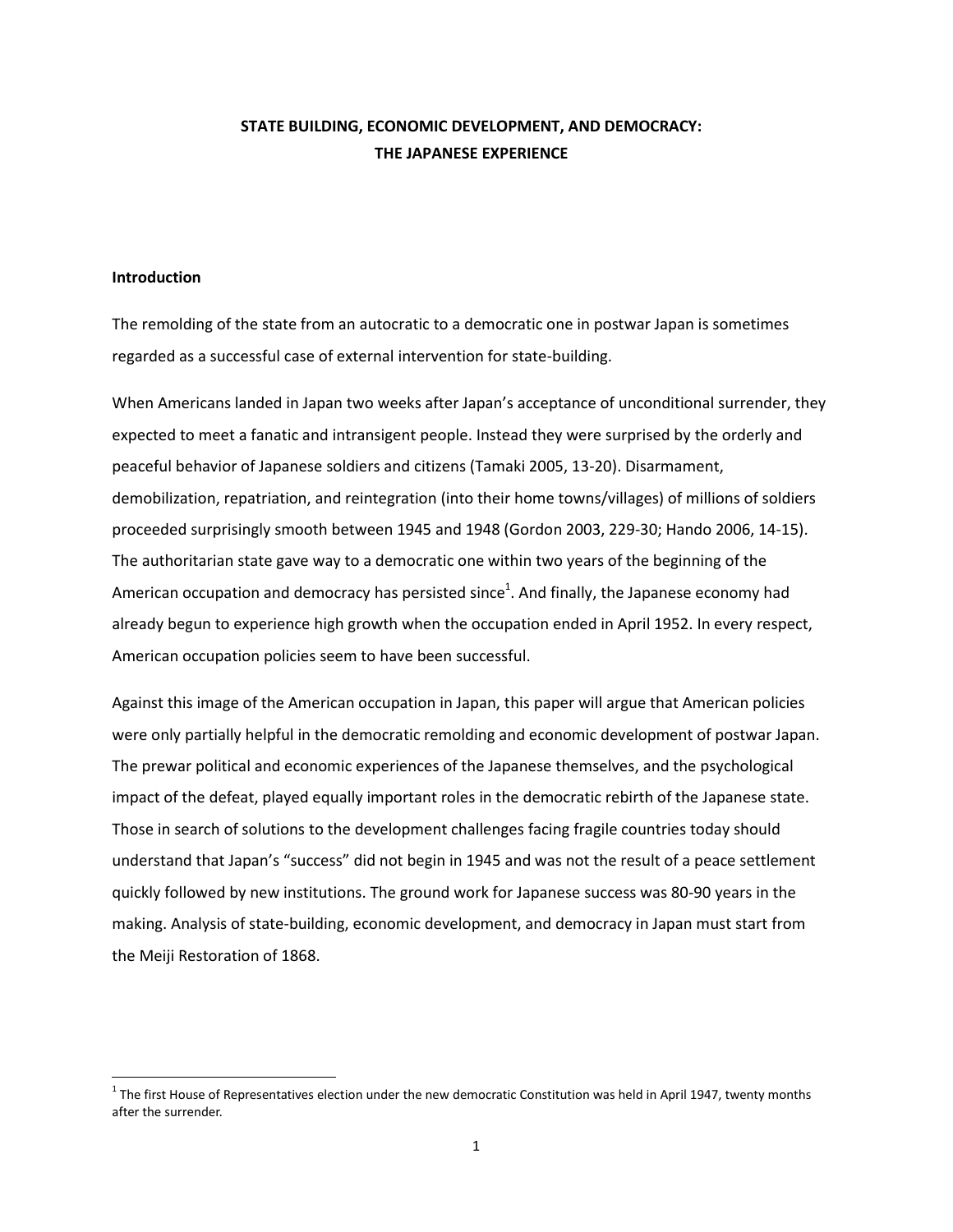#### **1. Building a modern state in the Imperialist Era**

 $\overline{\phantom{a}}$ 

Japan already had a long history of democratization efforts before the war. These started in conjunction with attempts at building a modern state and were closely related to transformation of the national economy.

When the feudal rule of the Tokugawa Shogunate was overthrown in 1868 by rebel forces in the name of the Emperor, the political and economic situation in Japan was extremely fragile. In many of the fiefs ruled by feudal lords, especially in western Japan, the traditional hierarchical order was crumbling as the anti-Tokugawa movement was led mostly by lower-class *samurai*. In the atmosphere of a general loosening of discipline, numerous uprisings by peasants and urban masses shook all parts of the country. This social disorder, together with violent clashes between Tokugawa and anti-Tokugawa forces, jeopardized productive and commercial activities, further debilitating a national economy which faced ballooning national and foreign debt accumulated by both the Tokugawa Shogunate and the anti-Tokugawa forces.

In addition to these difficulties, between 1854 and 1859 unequal treaties had been imposed on Japan by the Western imperialist powers. Japan was denied the autonomy to decide the level of import tariffs and foreigners living in settlements were outside of the jurisdiction of Japanese courts. Japan had become virtually a semi-independent country.

The government newly established in 1868 faced multiple difficulties as it attempted to build a modern state and to regain complete independence through successful renegotiation of the unequal treaties. First it had to establish a national army and a centralized administrative system in a country still ruled by approximately 300 feudal lords.

For the purpose of centralization of military forces and administrative structures, during the first six years (1868-73) the government implemented a series of administrative reforms. Functionally diverse ministries (such as Finance, Foreign Affairs, Military, Justice, Education, Industry, and Home Affairs) were established<sup>2</sup>; the fiefs were abolished and integrated into a smaller number of prefectures; former feudal lords were appointed as governors; and centralized military forces composed of former

 $2$  It was, however, as late as 1887 before a professional bureaucracy based on meritocratic examinations replaced the politically appointed officials who filled government offices (Gordon 2003, 64).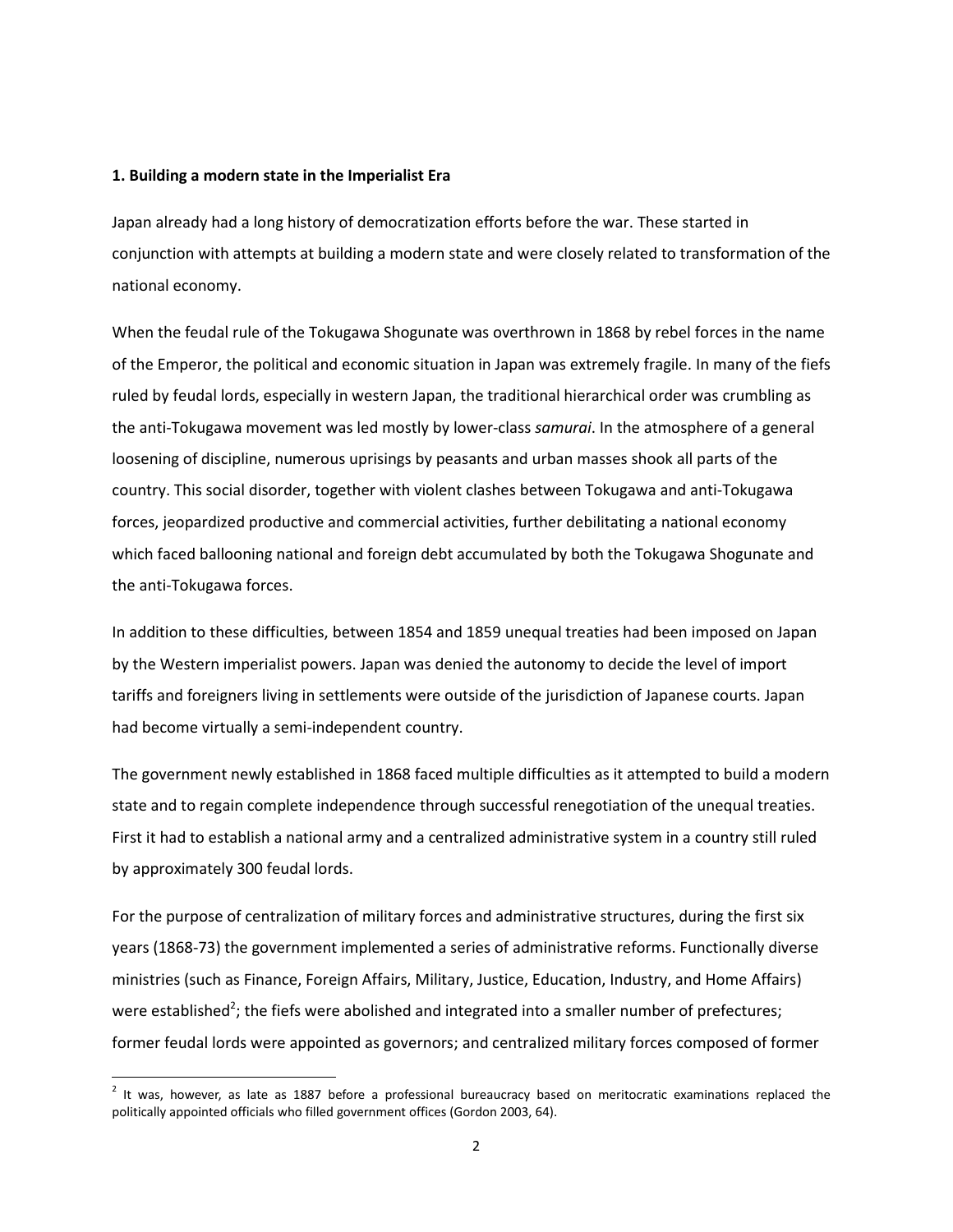samurai were established to defend the capital as well as the country's four regions<sup>3</sup>. Government leaders believed, however, that a broadly based army would be necessary to face external threats and it decided to introduce a universal conscription system in 1873 despite the measure's threat to the privileged position of the former *samurai* class (Banno 2007, 90-104; Gordon 2003, 66) 4 .

All these tasks of centralization aggravated the fiscal burdens of the central government. It had to assume the feudal lords' role of paying salaries to the former *samurai* who now served as administrators or military servicemen in the central and prefectural governments. It also had to establish educational and infrastructural bases for economic development<sup>5</sup>. It even played an entrepreneurial role since investors were hesitant under the highly uncertain conditions. The economic development of the nation was regarded as crucial to strengthen the military capability to survive the imperialist age as an independent country.

To strengthen its fiscal base, in 1873 the government centralized and standardized the tax on agricultural lands. At that time, income and corporate taxes did not yet exist and revenues from import tariffs were severely limited by the unequal treaties. In 1875, the land tax and import tariffs accounted for 85.0% and 2.9% of all tax revenues, respectively, as shown in Table 1 below. Since this reform meant a tax increase, peasant protests and rebellions spread throughout the county.

 $\overline{a}$ 

<sup>&</sup>lt;sup>3</sup> Samurai also made up a 2000-strong police force formed in 1871 to protect the capital city. In 1874, this police force developed into the Metropolitan Police Department under the jurisdiction of the Ministry of Home Affairs. The police force expanded after the 1877 civil war and assumed some of the internal-security responsibilities of the military (Katzenstein & Tsujinaka 1991, 35-36).

<sup>4</sup> The former *samurai* class numbered 1.8 million, or 5.5% of the total population of 33 million, in 1872 (Ando 1975, Table 1.51).

<sup>&</sup>lt;sup>5</sup> Obligatory primary education (four years) was institutionalized in 1872. In the same year, the first railroad was constructed between Tokyo and Yokohama.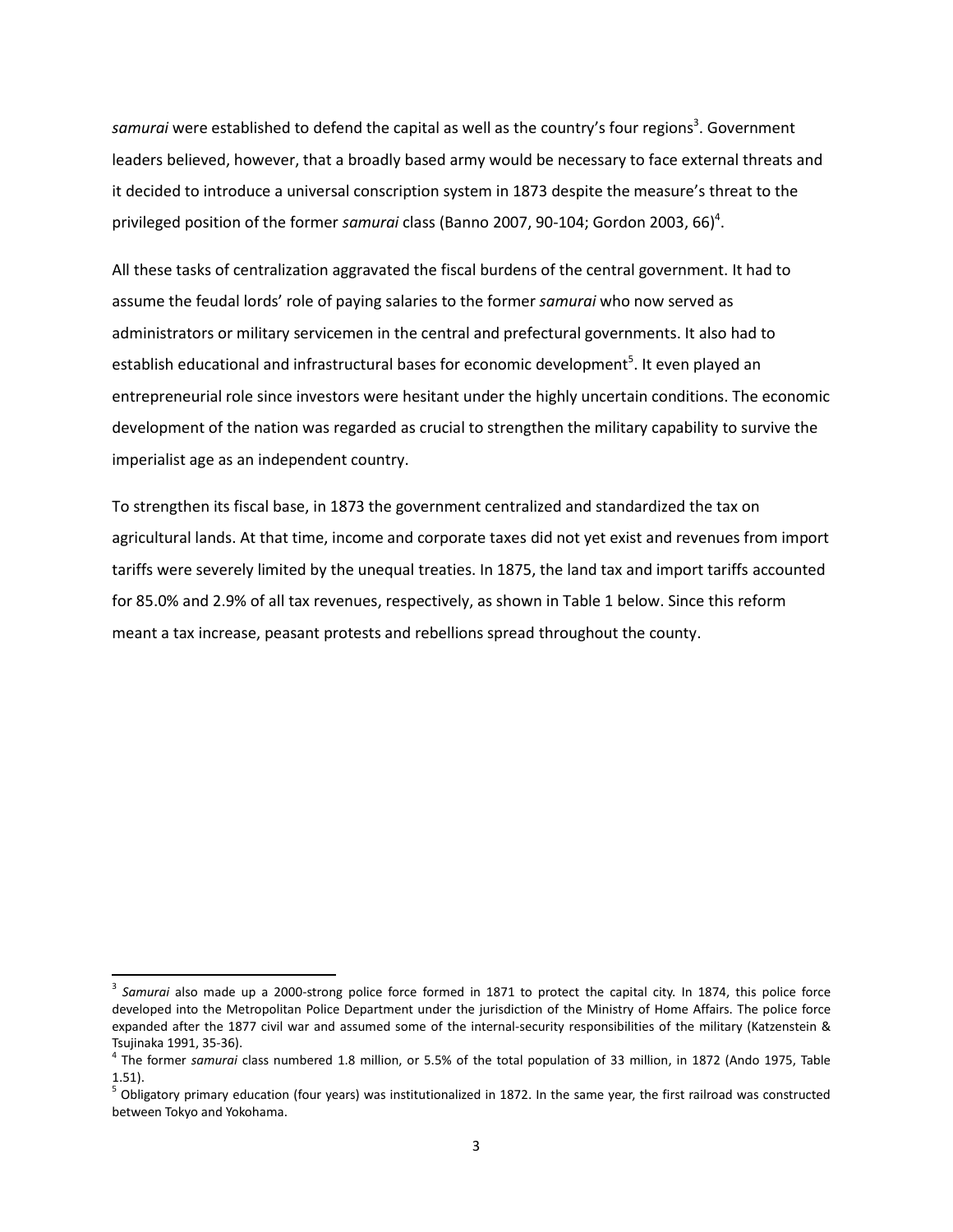Table 1 Share of Tax Revenues (%)

| Tax on                     | 1875 | 1890 | 1905 | 1920 | 1935 |
|----------------------------|------|------|------|------|------|
| Agricultural Land          | 85.0 | 60.7 | 32.0 | 10.1 | 6.3  |
| Income                     |      | 1.7  | 6.2  | 8.5  | 14.4 |
| Corporate Income           |      |      | 3.1  | 17.5 | 10.1 |
| <b>Business Activity</b>   |      |      | 7.5  | 8.5  | 5.9  |
| <b>Alcoholic Beverages</b> | 4.4  | 21.0 | 23.5 | 22.4 | 22.6 |
| Sugar                      |      |      | 4.5  | 5.5  | 9.2  |
| Imports                    | 2.9  | 6.7  | 14.6 | 9.5  | 16.3 |

Source: Ando 1975, Table 26.

 $\overline{a}$ 

This rural discontent coincided with a growing dissatisfaction among the former *samurai* who had failed to gain high positions in the new government and were experiencing a general decline in social and economic status. Their discontent exploded in 1876 when the government finally decided to terminate their monthly stipend and to make them a one-time transfer of interest bearing national bonds in amounts dependent on their rank. While a privileged minority of high-ranking *samurai* received bonds valuable enough to be used for investment purposes, most faced a huge decline in income and a complete loss of privilege. A series of violent rebellions occurred, culminating in the fierce February-September 1877 civil war led by Saigo, one of the most famous anti-Tokugawa leaders (Banno 2007, 173-75)<sup>6</sup>.

To mitigate the general social unrest, the government reduced the land tax by 16.7% in early 1877. To suppress the armed rebellions, however, it did not hesitate to use coercive power. The problem for the government was that it was not a united entity but was composed of an assortment of anti-Tokugawa leaders who had diverse visions for the future (Banno 2001, Chapter 1). One of the biggest differences was which of the two purposes, external military expansion or domestic economic development, should be given priority in government policy. Saigo promoted the military option and exited the

 $^6$  Saigo is regarded as the model for the title character in the movie "The Last Samurai."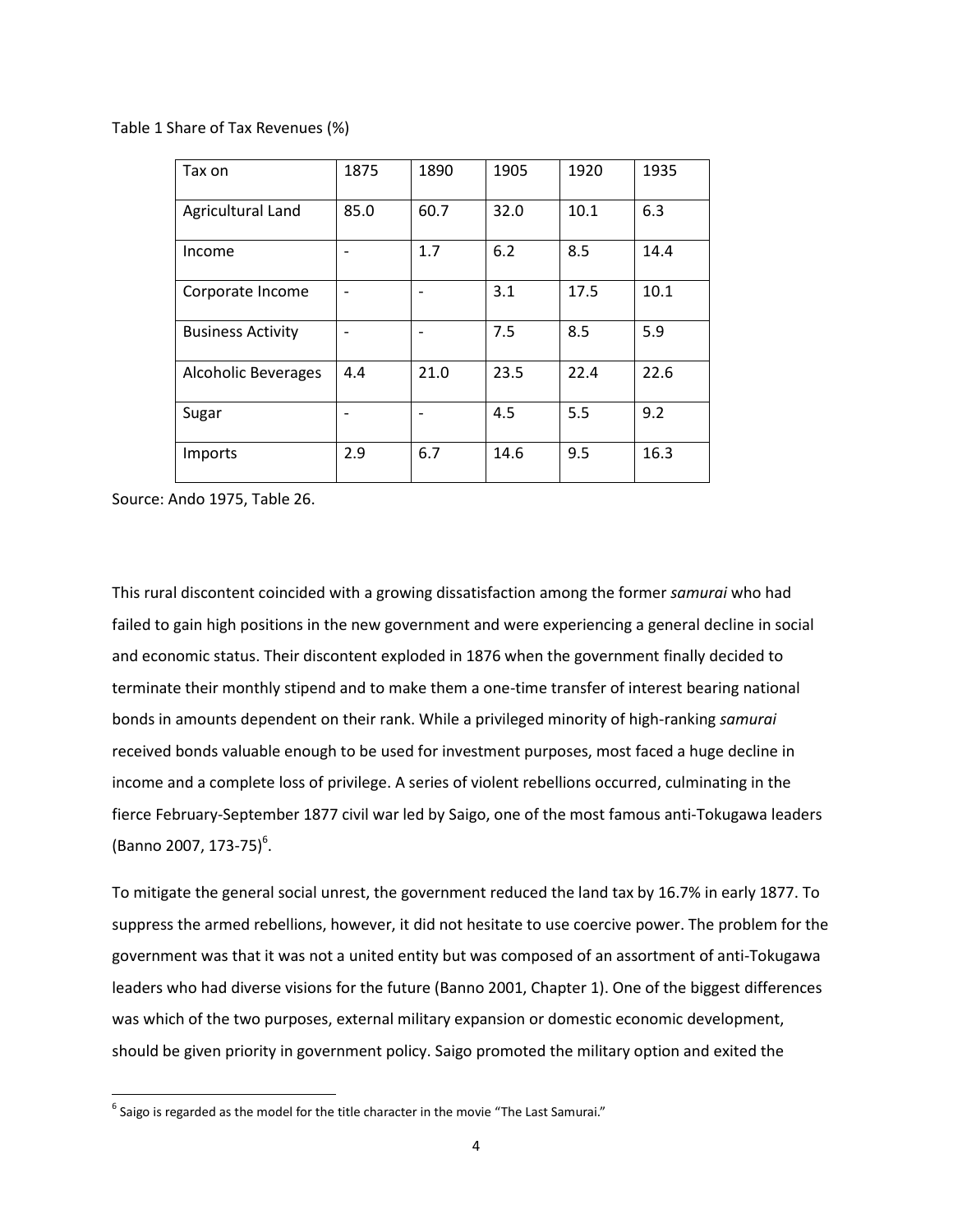government when he was defeated by others who prioritized industrial promotion to strengthen the national economy.

Another dimension of intra-leadership contention was the timing of the establishment of a publicly elected parliament and the kind of authority to be given to parliamentarians. Some leaders wanted to see a national parliament with power sufficient to control the government. Others hoped to delay the establishment of a parliament and to restrict its authority through prerogatives of the Emperor. By the beginning of the 1880s, the former had lost out to the latter (Banno 2007, 223-228).

For two reasons, however, the government could not totally neglect the demand to open a parliament. First, it had to demonstrate to the Western powers that Japan was a civilized country. The adoption of a modern constitution and a parliamentary system were regarded as necessary conditions for a successful renegotiation of the unequal treaties. Second, coercion alone was considered to be unproductive for reducing resistance to government policies. It was thought that the establishment of a parliament would dampen the anti-government fervor and weaken those who would opt for armed resistance.

A deadlock faced by the industrial-promotion policy further impelled the government to make concessions to its opponents. This difficulty stemmed from the huge fiscal deficit caused by the civil war of 1877 and resultant macro-economic instability. Expansionary economic policy gave way to highly austere policy, including increases in the municipality land tax and the rice-wine (*sake*) tax. The government was forced also to privatize publicly run factories and mines. Thereafter, the fate of the national economy largely depended on private initiatives. To counter the mounting criticism of these policies, in October 1881 the government issued the Imperial Ordinance for the Establishment of Diet by which the government promised to enact a constitution and organize general elections within nine years (Banno 2007: 216-23 & 238-39).

Both violent and peaceful anti-government protests persisted during the 1880s but they did not prevent the government from enacting and promulgating a constitution in February 1889. To the detriment of the opposition forces, the Constitution gave only limited authority to the Diet while granting to the Emperor power to control the military and the government. The first general election of July 1890, however, brought the joyful result to the opposition of giving them a parliamentary majority (Gordon 2003, 127).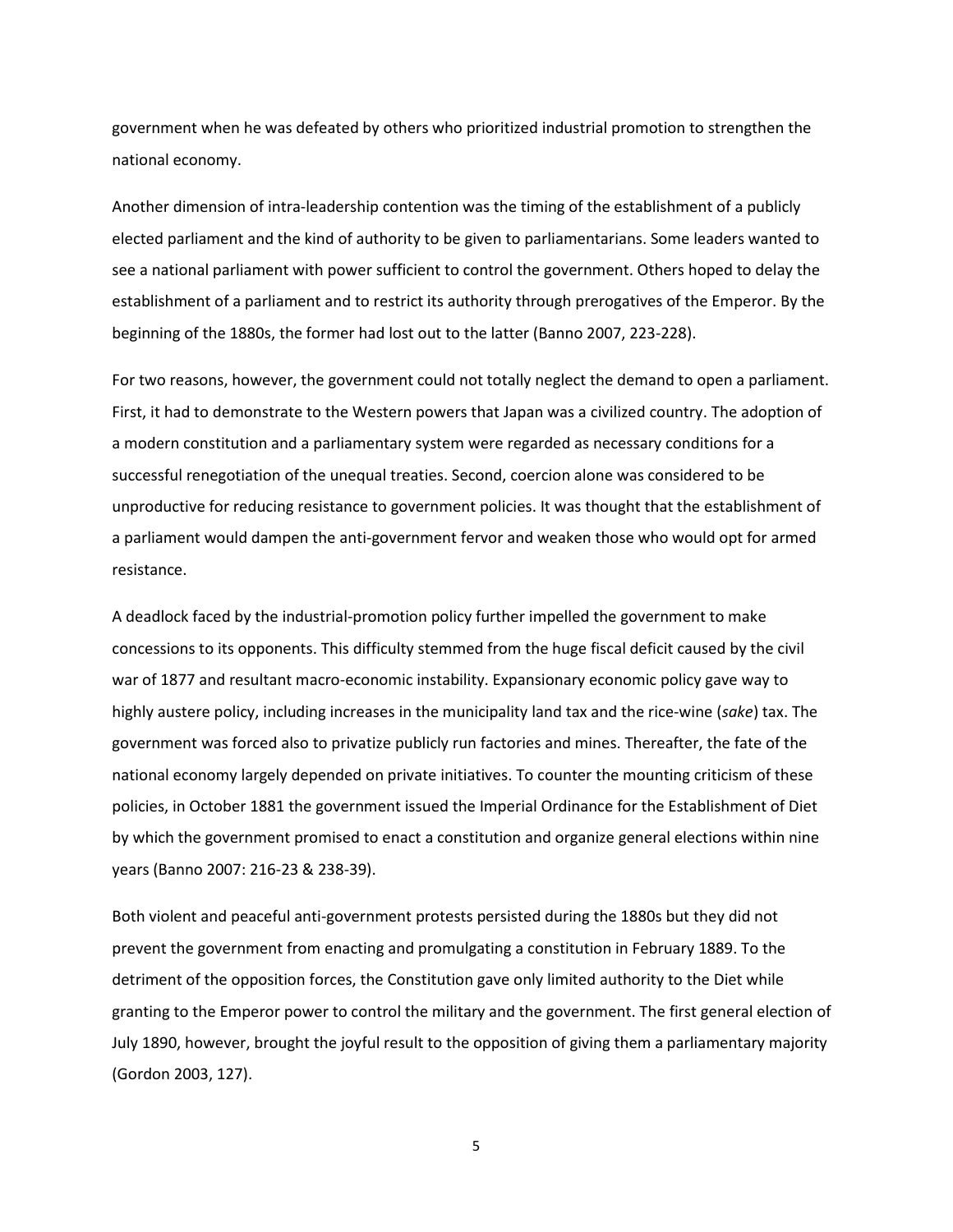The majority of the parliamentarians, now organized into political parties, were important farmers and local gentry because suffrage was determined by the amount of taxes paid. At the time of the first general election, the qualified electorate constituted only 1% of the total population (Gordon 2003, 126-27). In this respect, the new Diet was an elitist institution. However, it counterbalanced the authoritarian government by frequently rejecting its budget proposals and calling for accountability to tax payers. Although the share of the land tax was declining rapidly, the share of rice-wine tax jumped to exceed 20% of the total by 1890 (see Table 1). Rice wine was produced by small and medium-sized breweries run by the local gentry.

Facing intransigence in Diet on the part of political parties, more moderate leaders in the government headed by Hirobumi Ito decided to work with them instead of fighting against them (Gordon 2003, 128); more conservative leaders in the government, however, continued to reject the parties.

In short, the effort to build a modern state equipped with centralized state machinery and a growing economy required policies that effectively sacrificed former *samurai* and peasants. These people, however, did not accept their fate without resistance. In order to co-opt some of these antigovernmental forces and ease their resistance, the Meiji government implemented partial democratization by introducing a parliamentary system and elections; this, in turn, opened the way to further democratization during the decades that followed.

#### **2. Why did the prewar attempt at building a democratic state fail?**

The period between 1905 and 1932 is known as the era of democratic upsurge in prewar Japan. In September 1905, mobs, composed mostly of urban laborers of various kinds, rioted against the government and burned police stations/boxes, the residence of the Minister of Home Affairs, and a pro-government newspaper company in central Tokyo. Riots spread into many parts of Japan and the government was forced to declare Tokyo under martial law to put them down (Narita 2007, 2-7).

The reason for the rebellion was that the government had accepted the US-mediated peace agreement that put an end to the Russo-Japanese war. The agreement did not include an indemnity payment by defeated Russia, which many Japanese believed Japan was entitled to as many citizens lost family members and bore heavy tax burdens to support the fierce conflict. Political parties and their rich supporters did not like the mob violence, but they could live with it as long as people's discontent was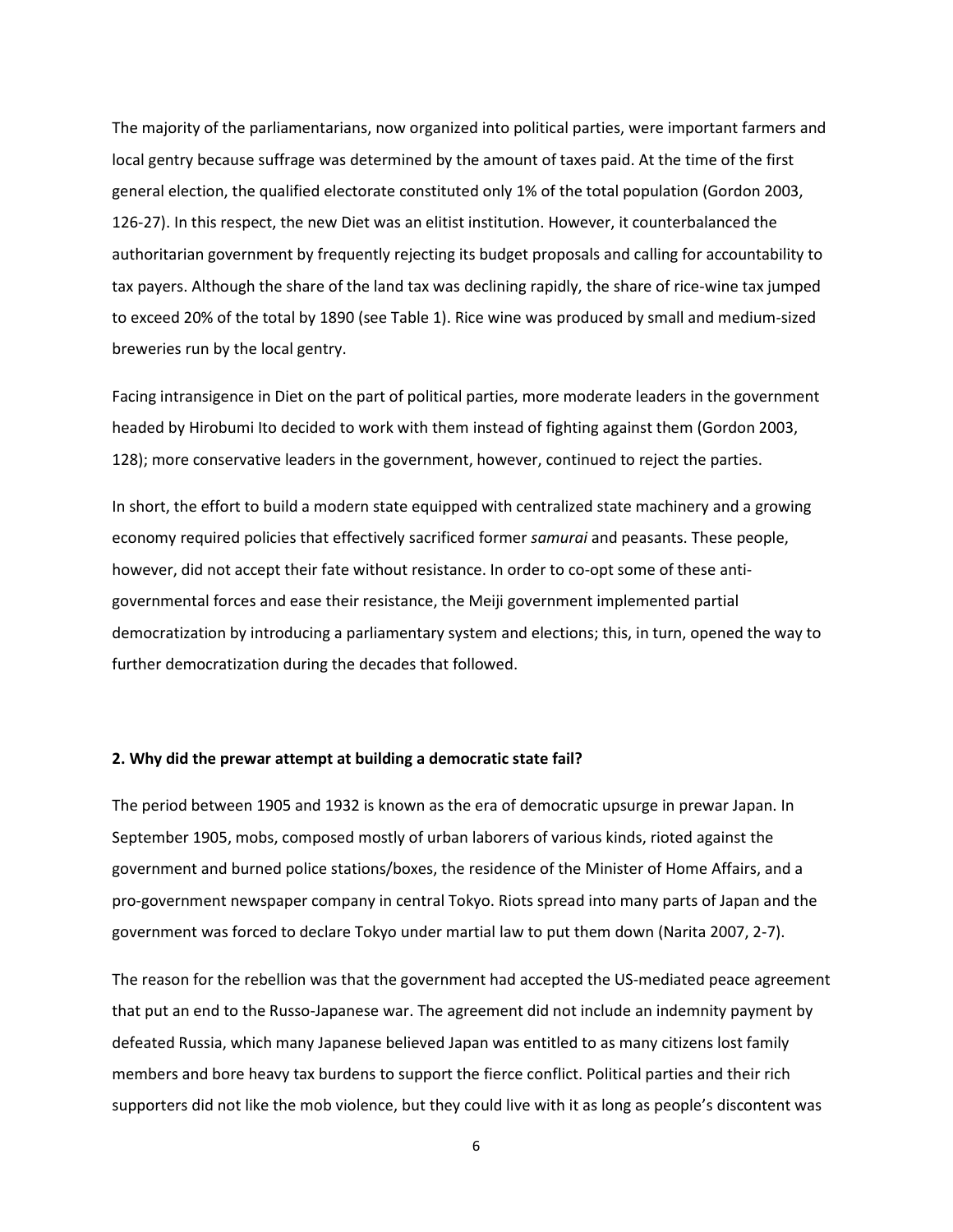directed toward the conservative government leaders who continued to impose heavy taxes but oppose the realization of a representative government.

When the Russo-Japanese War started in 1904, the Japanese economy had been undergoing rapid transformation. As Table 2 demonstrates, the pace of industrialization quickened during the 1890s, led by the cotton spinning sector. The import of cotton yarns was surpassed by domestic production in 1891 and by yarn exports in 1897 (Ando 1975, Table 3.47). Heavy industry and chemical industries started to expand in the early 20<sup>th</sup> Century. The ratio of the domestic production of steel to the domestic consumption increased from 13.4% in 1900/04 to 96.7% in 1930/34 (Ando 1975, Table 5.69). Even machine industry grew to occupy 20% of all manufacturing production in 1939, although the main export products continued to be textiles (silk/cotton yarns and fabrics) during the prewar period (Ando 1975, Table 5.71; Yano Tsuneta Kinenkai 2006, Table 8.4).

|  | Table 2 Growth Rate by Sectors (%) |  |  |  |  |
|--|------------------------------------|--|--|--|--|
|--|------------------------------------|--|--|--|--|

|         | <b>Primary Sector</b> | <b>Secondary Sector</b> |
|---------|-----------------------|-------------------------|
| 1880/90 | 23.6                  | 47.5                    |
| 1890/00 | 8.7                   | 60.0                    |
| 1900/10 | 14.4                  | 43.8                    |
| 1910/20 | 31.4                  | 90.3                    |
| 1920/30 | 10.7                  | 60.2                    |

Source: Calculated from Ando 1975, Table 1.

As a result of the rapid industrialization, there was a notable change in the tax structure. In 1905, as shown in Table 1, the land tax accounted for only 36%, down from 85% recorded in 1875, while income tax (both individual and corporate) and business tax (which had been zero in 1875) came to account for as much as 17%. In the process, the number of people in the commercial and industrial sectors subject to taxation expanded. They shared an opposition to their tax burdens with land owners and local gentry and participated in party politics.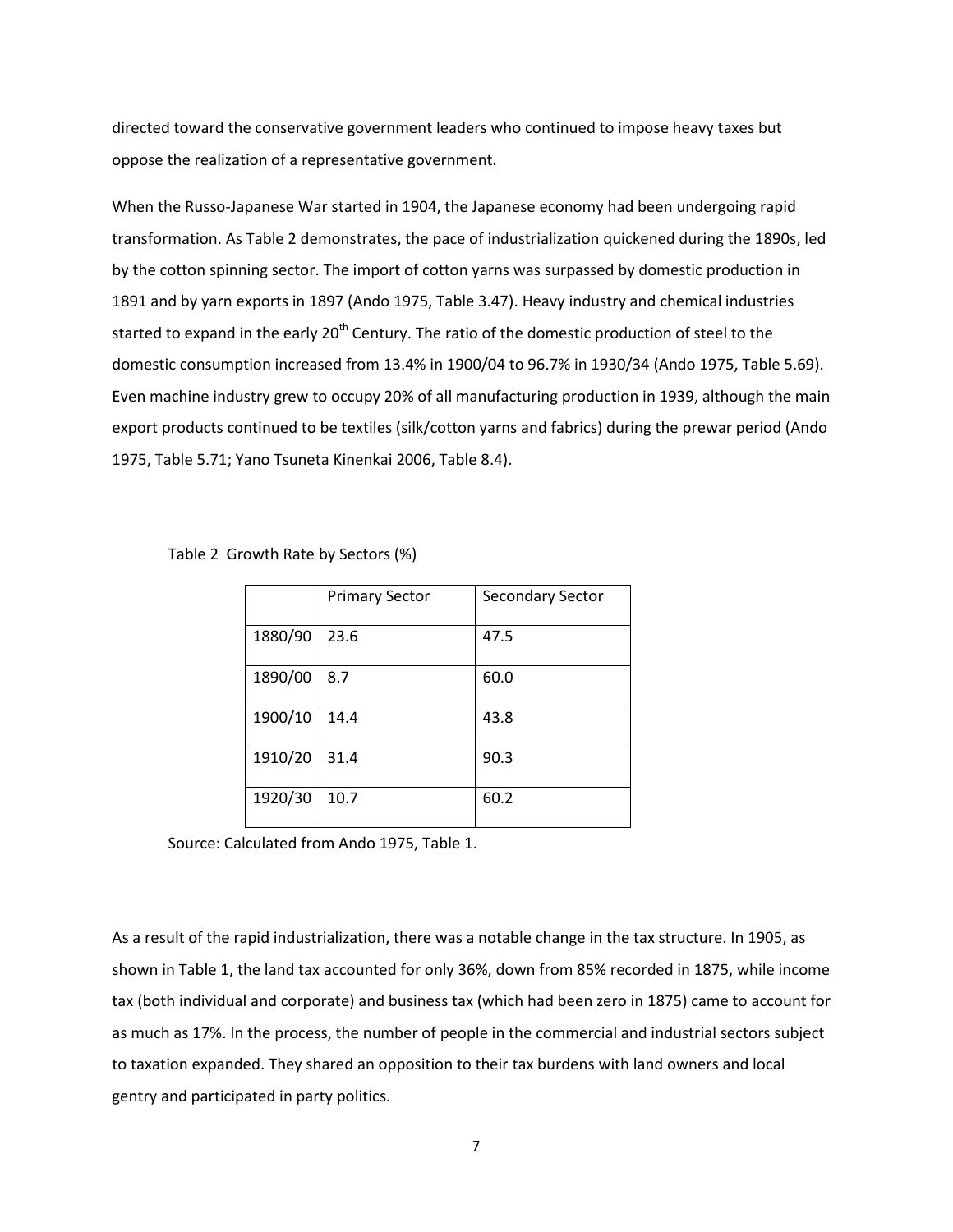Amidst another nation-wide riot, this time protesting a sharp rise in the price of rice, the first ever cabinet organized by the majority party and composed mostly of party politicians was allowed to form in 1918. The party cabinet continued in existence until 1932, except for the period 1922-1924. Universal male suffrage was introduced by one of these party governments in 1925, expanding the electorate to 20% of the population. Although radical leftist parties were banned by the Internal Security Law, the practice of two political parties competing against each other in free elections was established (Narita 2007, 82-93 & 190-198). Through this process, adult males could accumulate experience in participating in competitive elections.

The practice of democracy, however, did not last long. In the face of social and political unrest caused by the Great Depression, the Manchurian incident, and terrorist violence by extreme rightists, in 1932 political parties handed the cabinet over to conservative leaders supported by bureaucrats and the military. Although parties continued to compete in elections until 1937, they never regained government power.

A main reason for the failure of the political party system, and consequently of the prewar democracy was the fact that the demand for democracy had been almost always accompanied by a nationalist and imperialist fervor.

For example, opposition movements during the 1880s were able to survive government repression and reactivate themselves thanks to a perception of moral weakness in the government's posture in renegotiating the unequal treaties. The opposition accused the government of offering "excessive" concessions to the Western powers in exchange for their abandonment of extraterritorial rights (Gordon 2003, 91). The riot of 1905 mentioned above, which the opposition forces took advantage of to criticize the government, was motivated also by nationalist indignation against perceived fainthearted government diplomacy. The political parties and the general electorate supported arduously the wars against China (1894-1895) and Russia (1904-1905), although they were not happy with the related tax burdens. Most of them also supported Japan's imperialist expansion into the Korean Peninsula and China.

Similarly, whenever they could, the authoritarian leaders took advantage of wars and imperialist expansion to bolster support among the population and to secure consent from the party-dominant Diet. Thanks to the early timing of its state building, Japan was probably the last country among the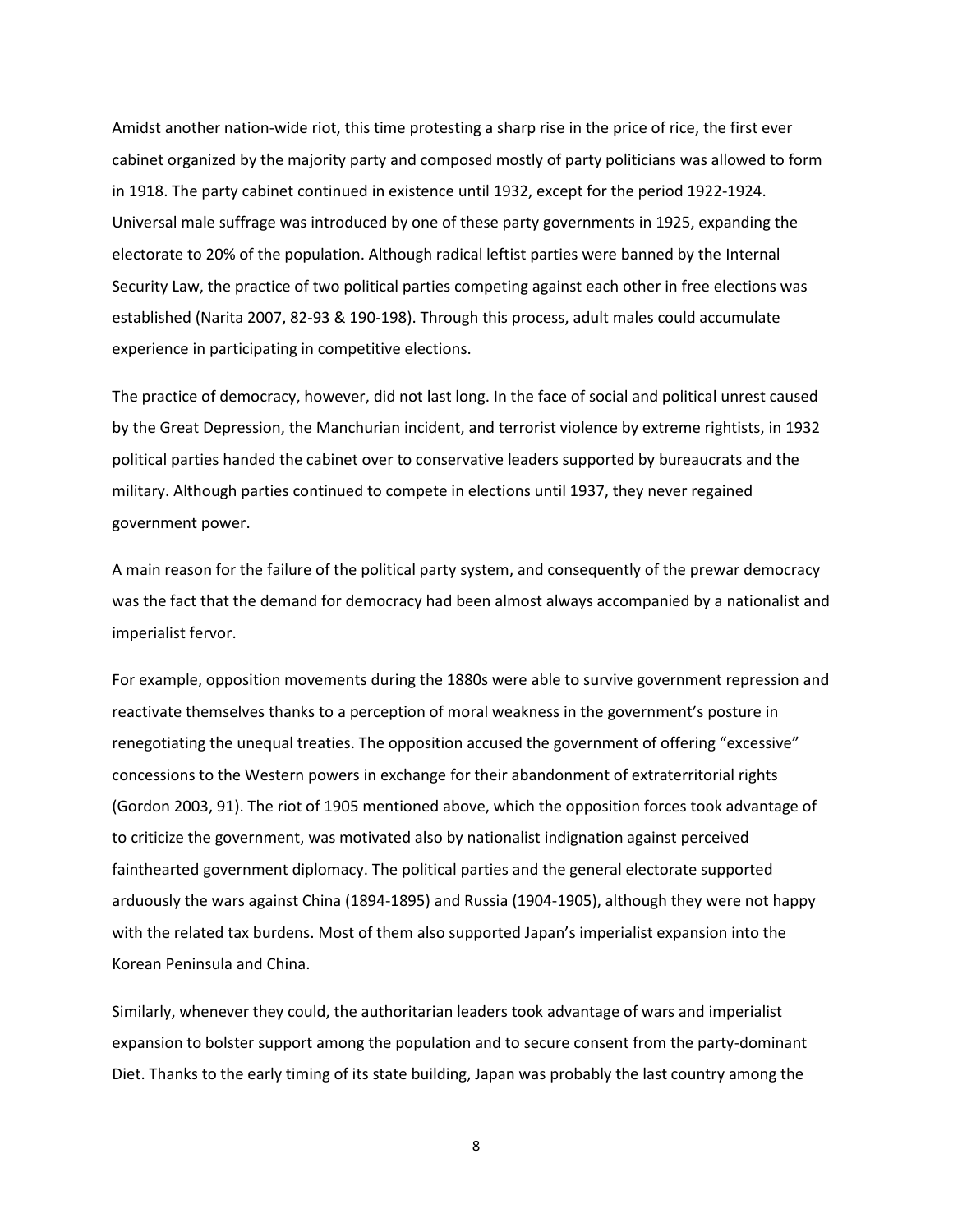non-Western late modernizers able to take advantage of imperialist policies to mitigate the domestic socio-political tensions accompanying the state building and economic development processes.

The connection between democracy and imperialism led to an unhappy result for the former. When the military embarked on adventurous actions abroad, stirred up nationalist or even xenophobic sentiment, and aroused a sense of national crisis, political parties and the electorate could not resist and were absorbed into the fervent ultranationalist wave. Agricultural landowners and industrial/commercial entrepreneurs joined the wave of support for the ultimately devastating war, against first China (1937) and then the United States (1941).

In spite of its unhappy end, prewar democracy had once flourished by driving a wedge into the authoritarian Emperor regime. If the ultranationalist option had not been available for Japan, political parties and the military/bureaucratic elite might have sought the path of further compromise, eventually strengthening democratic institutions and practices. The unconditional surrender of Japan in 1945 brought the sudden emergence of this kind of situation.

#### **3. Conditions that facilitated the democratic rebirth of the state in postwar Japan**

In the months following the end of the war, Japan faced again a highly fragile situation. The war-torn economy had collapsed due to the curtailment of imports, and it could not feed a population which was being joined by millions of civilians and soldiers repatriated from various parts of East Asia. Hundreds starved to death in Tokyo alone. People were constantly hungry and crime was rampant. Many observers described social condition at that time in terms such as despondency, psychological shock stemming from the defeat and foreign military occupation, despair at the difficulties of everyday life, and absence of vision for the future (Dower 1999, 89; Gordon 2003, 229). Japan was only able to survive these difficult years thanks to the aid provided by the United States. Between September 1945 and December 1949, 66% of all imports to Japan were covered by American aid (Ando 1975, Table 7.22).

Notwithstanding the general state of lethargy, political, bureaucratic and economic elites (excluding military leaders who had lost prestige and trust) were determined to maintain as many elements of the ancient regime as possible, including the Emperor's sovereignty. For example, Shigeru Yoshida, who served as Prime Minister five times between 1946 and 1954 and is regarded as the central figure in the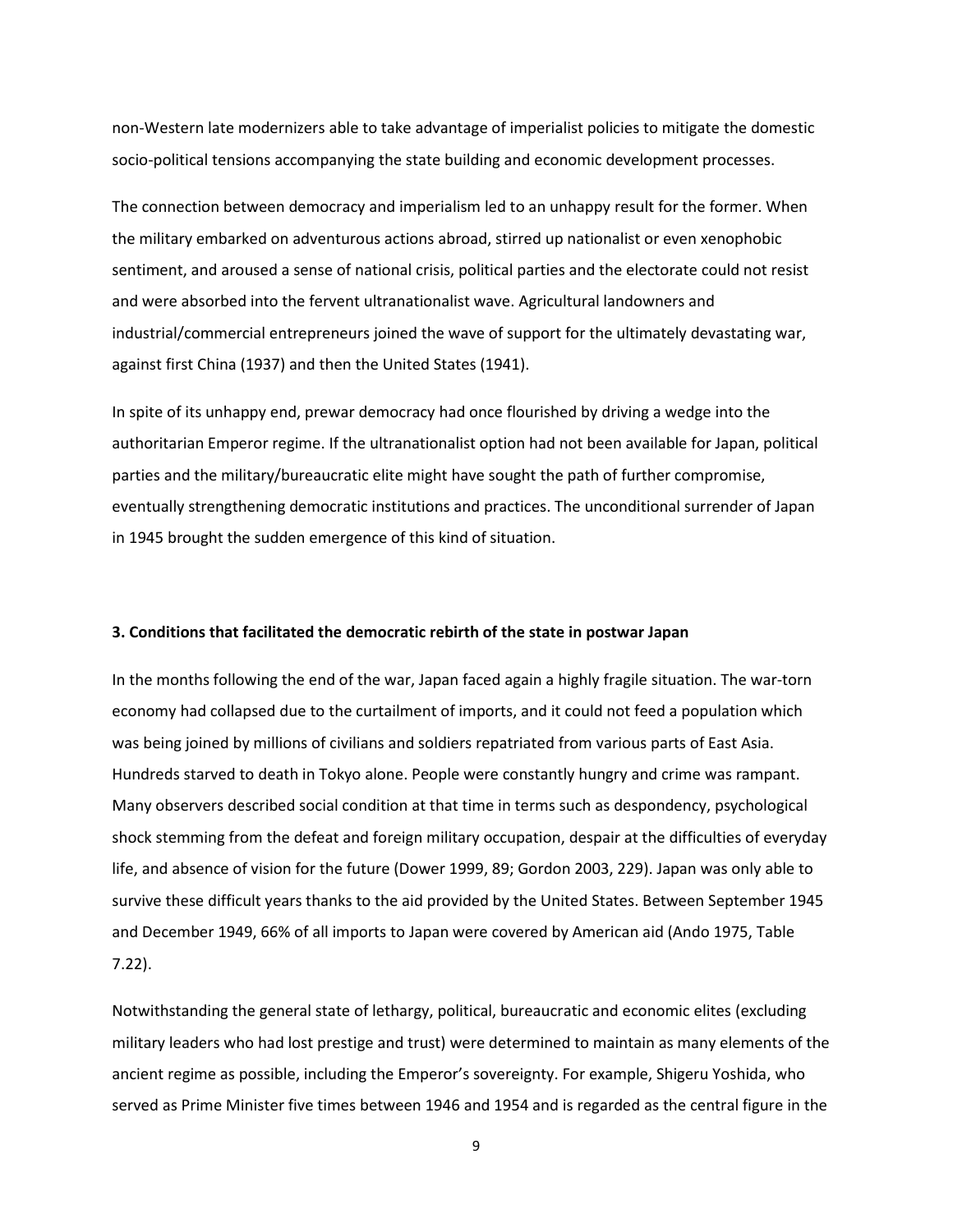reconstruction of the postwar state, held the optimistic view that Japan would eventually return to its pre-militarist age (Dower 1979, 277; Kouno 2002, 26)<sup>7</sup>.

General Douglas MacArthur's decision to use the existing administrative structures (except for the military and the Ministry of Home Affairs) and their personnel to govern Japan also heightened the pre-war elites' expectations for retention of the ancient regime. If they had been successful in their restoration attempt, the postwar regime would have been one in which a representative government controlled by elected political parties ruled under sovereignty of the Emperor, suppressing leftist political parties, workers' and sharecroppers' movements, and radical mass media. Under this regime, Japan would have been a semi-democratic state, more democratic than contemporary China or Singapore but as democratic as Malaysia.

To the disappointment of these elites, the GHQ (General Headquarters) of the occupation forces launched a series of democratization reforms after October 1945: The Internal Security Law was abolished and mass media and social and political organizations were given full freedom; leaders who were regarded as responsible for the war were expelled from the bureaucracy, political parties, and mass organizations<sup>8</sup>; land reform was ordered; and big business conglomerates named *zaibatsu* were forceably dissolved. The combined result of all these reforms was a sharp decline in the power of the prewar elite and an equally rapid rise in leftist political parties and labor movements (Bisson 2005, 44- 45). In addition, and under strong pressure from the GHQ, by October 1946 Shigero Yoshida's government and the Diet had adopted a new constitution which transferred sovereignty to the people while reducing the Emperor to only a symbol of the nation. Furthermore, the Constitution's famous Article 9 prohibited the exercise of military power or the threat thereof as a means to solve international disputes (Section 1), renounced military force, and relinquished the right to engage in warfare (Section 2).

Although the GHQ's eagerness for democratic reforms waned as the Cold War set in, as long as American rule continued, the old elites could never hope to restore the ancient regime. Their chance finally came in April 1952 when Japan recovered its independence. In an opinion survey conducted by Yomiuri Newspaper on April 16, 1952, 42% of the respondents endorsed the necessity of constitutional

l

 $^7$  Kijuro Shidehara, the first post-surrender Prime Minister, had served as Foreign Minister and as provisional Prime Minister before the military's influence strengthened in the early 1930s.

<sup>&</sup>lt;sup>8</sup> Yoshida was not among the expelled leaders.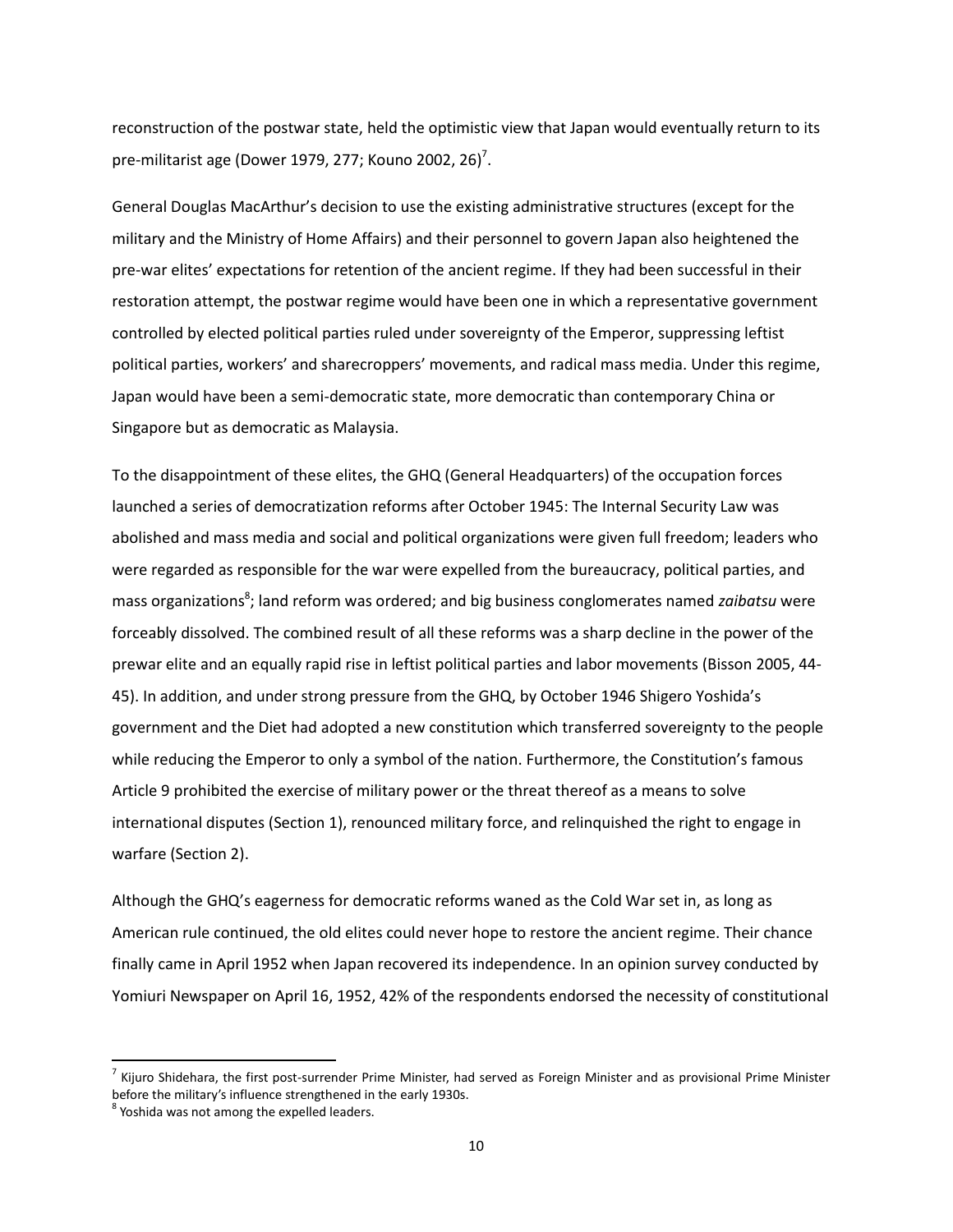revision while only 17% opposed it $^9$ . In the same survey, 48% agreed that Article 9 should be revised while 39% disagreed. An opinion poll by Mainichi Newspaper (April 14, 1952) revealed a similar pattern, with 43.2% endorsing revision of Article 9 while 26.8% opposed it<sup>10</sup>.

During the immediate post-independence years, nationalist feelings were on the rise among the population in general and among conservative leaders in particular, critical of Yoshida for his allegedly U.S.-dependent stance. These conservative leaders demanded Japan's heavy rearmament as a means to free the nation from the Japan-U.S. Security Treaty of 1951 which they regarded as an unequal treaty.

Nationalist conservatives sought revision of the Constitution since they considered Article 9 to be a serious obstacle to full-scale rearmament. They also wanted to recover some of the Emperor's prewar prerogatives (Watanabe 2005, 14-16). The conservative movement culminated in the establishment of the Commission on the Constitution, first in 1954 in the ruling Liberal Party and two years later in the Diet (Ruoff 2003, 74-77).

The conservatives' attempt, however, never succeeded. The electorate refused to give a two thirds majority of the Diet (necessary for a constitutional revision) to the conservative parties in the general elections of 1955 and 1958<sup>11</sup>. By that time, the postwar democratic state had become firmly established. Under the "Peace Constitution," the capability of the Self Defense Forces, which is a *de facto* military established in 1954, continued to be highly restricted while the Emperor did not regain sovereignty.

There are many reasons, both endogenous and exogenous, why the restoration of the authoritarian state failed in postwar Japan.

The first endogenous reason is the irreversible impact of the defeat in war on the mindset of the Japanese people. The despair they felt immediately after the surrender soon changed into deeply

 $\overline{\phantom{a}}$ 

 $9$  One of the reasons for the strong support for Constitutional revision is that citizens had not been informed about the process of the constitutional enactment in which the GHQ played a decisive role (Kouno 2002, 14). When the information came out toward the end of the occupation era, people felt that the Constitution had been imposed upon them by foreigners. The Constitution came to be called the MacArthur Constitution.

<sup>&</sup>lt;sup>10</sup> Another opinion poll, conducted by the Cabinet Office in June-July 1952 with regard to the amnesty given to the purged leaders (including former military officers), showed that the majority of the respondents felt the depurge was acceptable or good and few people saw in it any risk of resurgent militarism (Cabinet Office 1952).

 $^{11}$  One historian argues that it was in 1955, not 1946, when the electorate really voted for the Constitution (Amemiya 2004, 99). According to an opinion survey conducted in 1955, 31% of the respondents recalled that they had felt happy when the postwar Constitution was enacted. As many as 28%, however, answered that they had been indifferent (Cabinet Office 1955).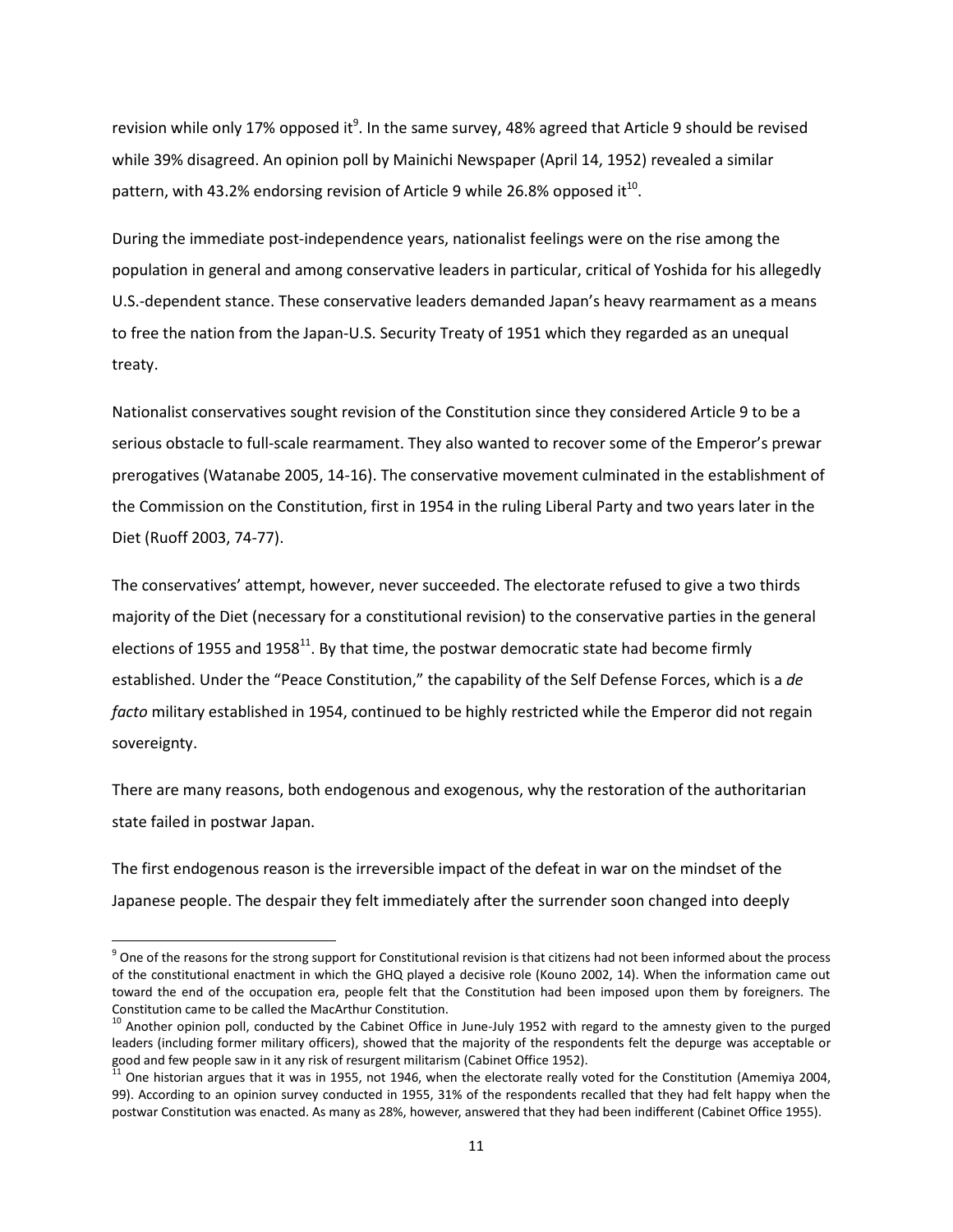angry conviction that they had been deceived and victimized by their wartime leaders, especially the military. In addition, their devastating experiences during the war had strengthened their anti-war feeling. "No more war" was now like a religious belief for many people. Due to this deep popular aversion to the war and the military, heavy-rearmament with an inevitable increase in the military's influence could not muster public opinion.

The defeat also destroyed the myth held by the people of a sovereign emperor, although it did not lead so far as to rejection of the emperor system itself. On the one hand, hundreds of thousand people who gathered at the plaza outside of the Imperial Palace on the first postwar May Day of 1946 shouted in denunciation of the Emperor and demanded that the emperor system be dismantled. On the other hand, in a poll taken in the early days of 1946, more than 90% expressed support for the system (Hara 2008, 154-55). This overwhelming support for the emperor system was confirmed in an opinion survey conducted after the recovery of independence: 82% of the respondents supported it (Cabinet Office 1956). In that same survey, however, 48% endorsed a "symbolic" emperor, exceeding the number (23%) who believed that the Emperor should be granted genuine authority. The corresponding figures in 1958 were 50% vs. 33% and in 1960 54% vs. 23% (Cabinet Office 1958 & 1960). It is clear that the Japanese citizens who had been loyal subjects of the sovereign Emperor before the war continued to support the emperor system, but as a mere symbol, no longer as a sovereign.

People's attitudes toward democracy also appeared to have undergone a major transformation. Writing about the mood among the people in 1945 and 1946, John Dower (1999, 67) observed seemingly ardent support for democracy as "a gift from heaven." This was again a reaction to the devastating and disastrous experiences of war and surrender that presumably had been caused by the military-led totalitarian regime. We need to recall, however, that this was not the first experience with democracy for Japanese citizens. They had participated in competitive politics at least until 1932 and could compare them with the hardship of wartime.

The prewar and postwar democracies differed in that political freedom was extended to leftist parties and labor unions after the war and a representative government was now constitutionally guaranteed. The public did not like labor strikes and demonstrations, and they were also discontent with the conduct of elected officials, but they overwhelmingly and consistently supported electoral politics and rejected the use of violence as a means to improve social conditions (Cabinet Office 1954, 1955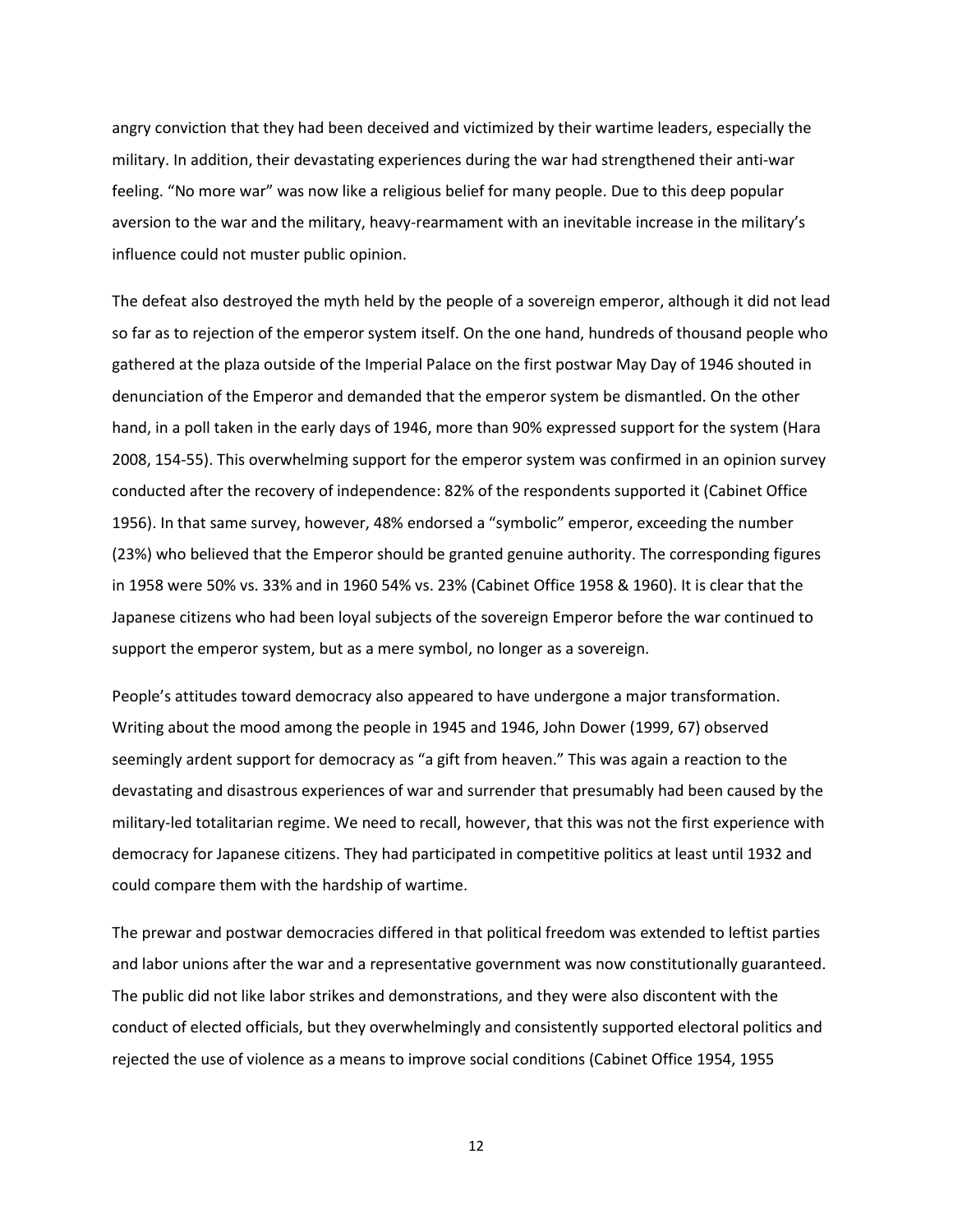&1956). This attitude on the part of the people must have stemmed from their unhappy memory of the authoritarian interlude between the prewar and postwar democracies.

Japan's complete defeat in the war also profoundly affected the regional power structure in Asia. The military capability of Japan was largely curtailed by the occupation forces, while China emerged as an influential country and Korea and some Southeast Asian countries gained independence. Militarily expansionary policy abroad would have been extremely difficult and costly, even if Japan had succeeded in heavy rearmament.

In short, all these changes rooted in Japan's unconditional surrender made a marriage between democracy and imperialism impossible. Any political force that came to hold governmental power had to cope with domestic opposition without resorting to nationalist expansionism. Peaceful competition and consensus-building were the sole means available.

Notwithstanding the importance of the endogenous transformations described above, the reforms introduced by the occupation forces were not meaningless. On the contrary, they were highly instrumental in anchoring democracy-fostering transformations firmly to the ground. Especially important in this regard were labor relations and land reform in agriculture.

In 1940, landless sharecroppers occupied 26.8% of all rural households. Among the land-owning farmers, 75.6% held less than one hectare each while 0.5% owned more than 10 hectares. Thanks to full-fledged land reform under the GHQ, the share of landless sharecroppers went down to 5.1% of all households while independent farmers increased from 31.1% to 61.9% between 1940 and 1950 (Ando 1975, Table 18 and Table 21). In five years, Japanese rural society was transformed into a domain wholly dominated by small independent farmers. These farmers were divided politically. The majority supported conservative parties but a significant number of farmers voted for the Socialist Party because some of the socialist leaders had worked to organize the sharecroppers' movement.

Reforms in labor relations were as profound as the land reform. Workers were granted legal rights to freely organize unions, negotiate contracts with their employers, and engage in strikes. Although in July 1948 the GHQ imposed a law banning civil servants' strikes, workers' space for free activities was enhanced significantly. As a result, the unionization rate, which had been only 3.2% in 1945, shot up to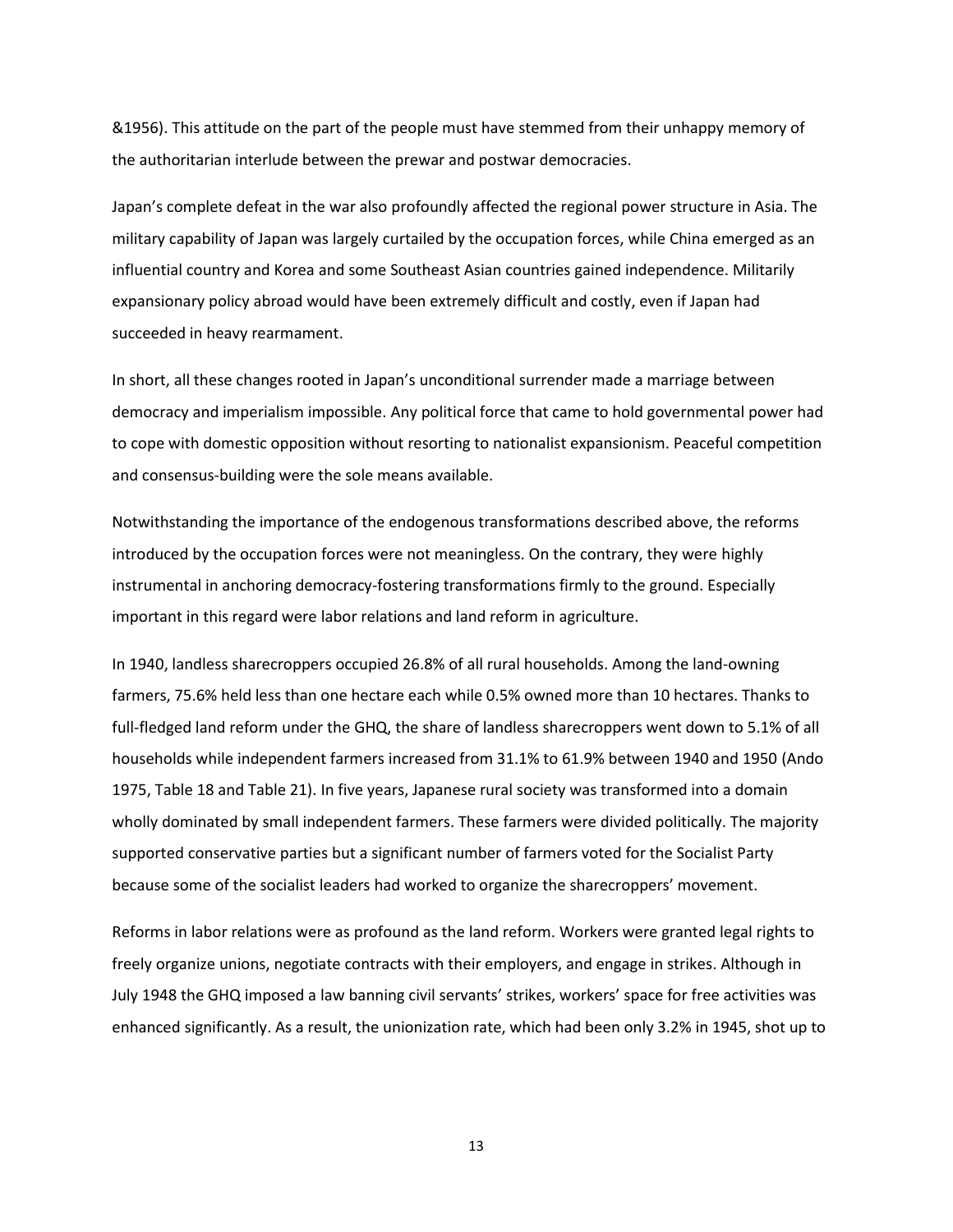41.5% in 1946 and reached 55.8% in 1950<sup>12</sup>. Several peak associations of labor unions were organized and re-organized between 1946 and 1955 and they supported the Social Party or the Communist Party.

The relative power of labor was strengthened by another GHQ reform which forced the dismantling of large business conglomerates. Labor unions, together with some of the independent farmers and the leftist parties, now emerged as powerful counterbalances to conservative forces (Montgomery 1957, 173). They were so powerful that it would have been extremely costly for the conservatives to abrogate these postwar reforms and restore the old authoritarian regime. Leftist forces, for their part, needed to work within the institutional democratic framework since few people supported violent methods. The politics of compromise was necessary for everybody. The pro-democracy tendency of the population nurtured as a reaction to the war and surrender was thus reinforced and locked in by externally imposed reforms $^{13}$ .

The final touch in the consolidation of the democratic state in postwar Japan was provided by the high economic growth recorded after 1951. Production in the primary and secondary sectors returned to the prewar (1940) level in 1952 and 1955 respectively (Ando 1975, Table 1). The annual GDP growth rates were 8.9% in 1956-60, 9.0% in 1961-65, and 10.9% in 1966-70. The share of the manufacturing sector in GDP expanded from 28.4% in 1955 to 33.7% in 1965 while the share of the primary sector declined from 19.9% to 9.8% during the same period (Yano Tsuneta Kinenkai 2006, Table 3.3 & Table 3.13). Japan transformed itself into an affluent nation.

Through detailed quantitative analysis, Przeworski and his associates found that while high national income does not necessarily help transform an authoritarian regime into a democratic one, it contributes significantly to the maintenance of a democratic regime already in place. No democratic country whose GDP per capita is above \$6,055 (1985 PPP) has ever experienced a breakdown of regime (Przeworski et al. 2000, 94 & 98). The Japanese economy attained that level in 1968.

l

 $12$  The unionization rate went down subsequently to 35.6% in 1955 and less than 20% today (Ando 1975, Table 7.36; Yano Tsuneka Kinenkai 2006, Table 2.38).

<sup>&</sup>lt;sup>13</sup> U.S. military policy (including the Japan-US. Security Treaty) also contributed to indirect promotion of democracy by depriving the Self Defense Forces, now deeply dependent on American training and equipment, of operational autonomy (Katzenstein 1996, 102-3, 137). Without American help, the SDF cannot even defend its own country from a serious attack from abroad. SDF's dependence on the U.S. helps prevent any resurgence of militarism in Japan. In this sense, the Security Treaty is sometimes called a "cap on the bottle" (Pyle 1998, 133).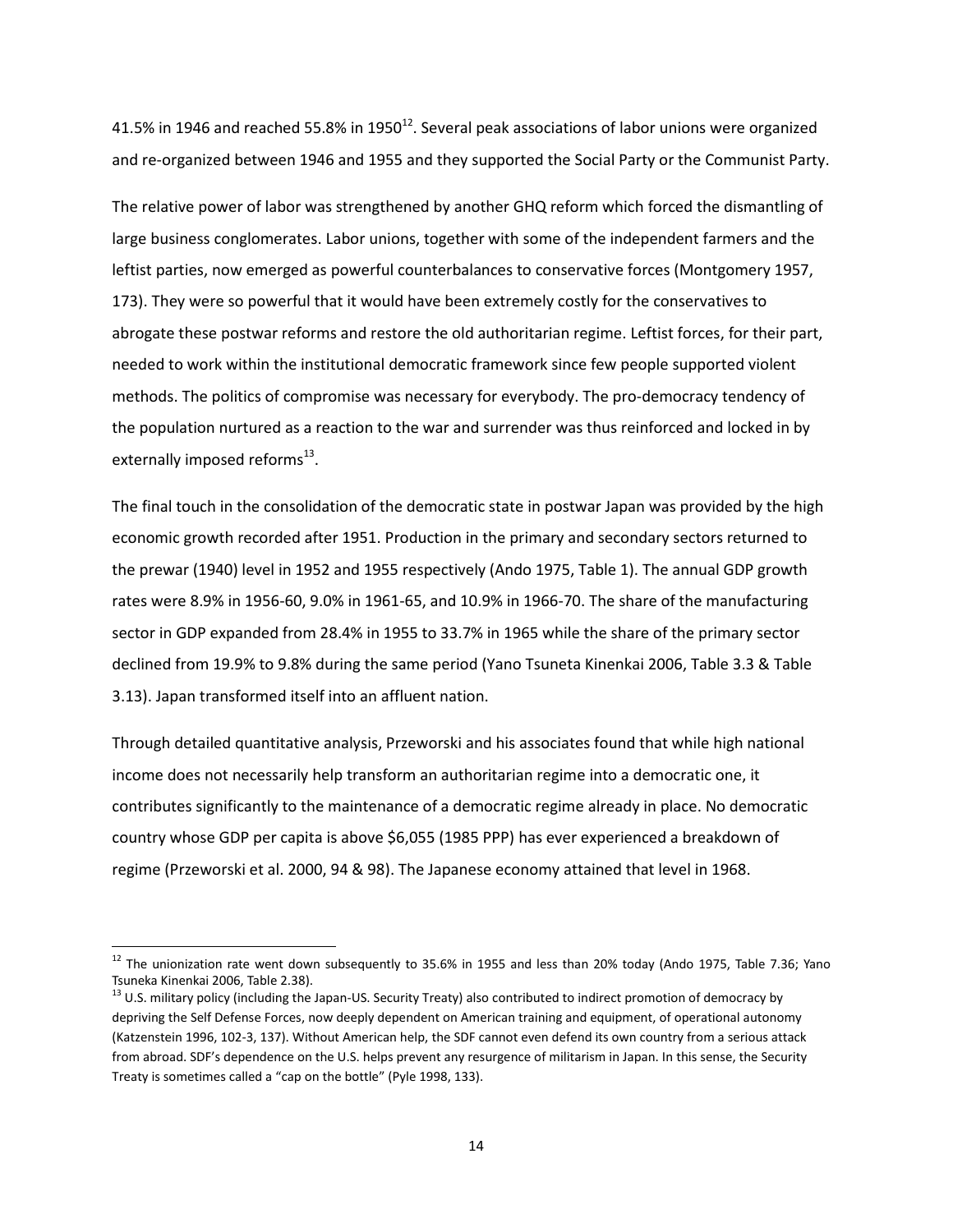The high economic growth certainly helped the consolidation of the democratic state in postwar Japan. However, the analysis presented above shows that the postwar democracy was already firmly established by the early 1950s (much before 1968), a time when the Japanese economy had barely recovered to its prewar level. No one can say with certainty whether democracy would have survived in Japan if its economy had grown more slowly; but judging from the profound changes in people's mindset and the equally profound reforms under the occupation forces, this author believes that the odds favored democracy's endurance even under a stagnant economy.

Finally, it should be pointed out that Japan's postwar economic growth was never a miracle born out of the ashes of war. By the time the war began, the Japanese economy had developed to the level of producing heavy machinery such as vehicles, airplanes and warships, although its most internationally competitive exports were still mostly textiles. Many factories and skilled workers were lost in the war, but accumulated technical knowledge was there to support a historical second economic take-off, though admittedly this was helped greatly by American procurement for the Korean War of 1950-53. Both democracy and economic development in postwar Japan were built on prewar achievements.

#### **Conclusion**

 $\overline{\phantom{a}}$ 

It is incorrect to maintain that the postwar Japanese democracy was brought about by the American occupation forces. Democratic state-building and the spectacular economic success of Japan after 1945 both have deep roots in the country's prewar experiences with state-building, economic development, and democratization as well as in the equally profound transformation of people's values generated by the devastating experience of war and defeat. U.S. occupation policies only helped to reinforce an endogenous trend of democratic resurgence and economic recovery<sup>14</sup>. Externally imposed reforms and externally provided resources alone could never have created such a stable and prosperous democratic state in such a short period of time.

To draw general lessons from the Japanese experience is not an easy task. After all, Japan began its efforts at state-building and economic development one century before the developing countries of today. Nonetheless, in view of the highly fragile situation in which Japan started its modernization in

<sup>&</sup>lt;sup>14</sup> Masanori Nakamura (1994, 74) came to the same conclusion although he emphasizes the conflict and conciliation between conservatives and progressives during the occupation.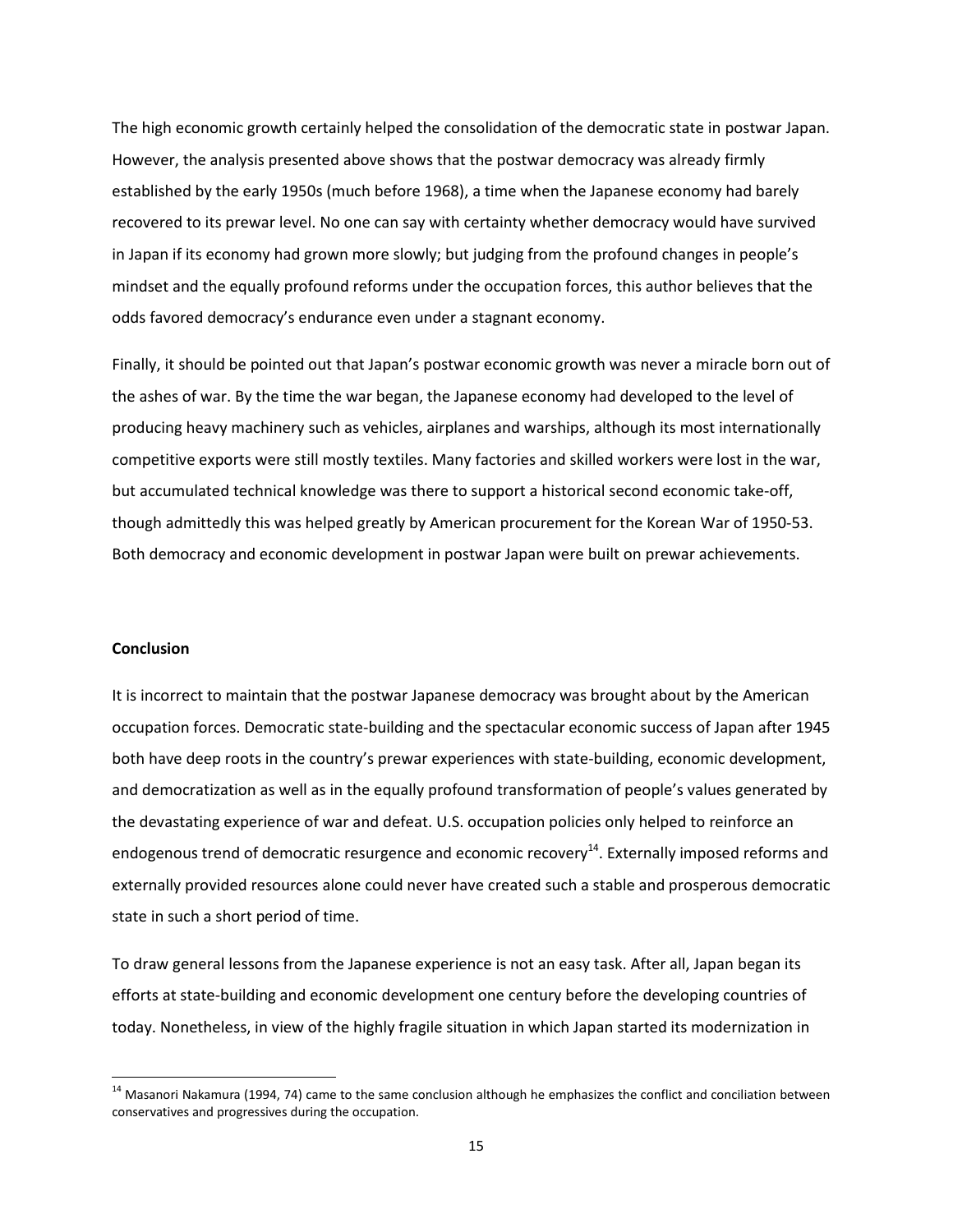1868 and its reconstruction in 1945, there are certainly some lessons to be shared with equally fragile countries of today.

First, state building in Japan included two basic elements: construction of the machinery of state and establishment of stable state-society relations. Both processes were mostly autonomous endeavors pursued by the Japanese themselves. The maintenance of internal order, the implementation of GHQordered reforms, and the quick economic recovery planning during the early postwar years were made possible only by the efficient police and civil bureaucracy which had been organized and professionalized in the prewar process of state-building.

The GHQ policy of using existing state institutions posed some risk of "spoiling" democratic reforms. GHQ's resolve to remold Japan was as strong, however, as the Japanese citizens' aversion to their authoritarian past. Both obstructed attempts by conservatives to restore the ancient regime. The old bureaucratic structures survived and supported a relatively smooth reconstruction of the country while avoiding restoration of an authoritarian order.

The construction of stable state-society relations was again an autonomous Japanese process helped by occupation policies. As analyzed in the first and second parts of this paper, the prewar democracy grew out of long-running conflict and conciliation between the state (the Meiji leaders) and the society (opposition forces). After WWII, conservative leaders such as Shigeru Yoshida did not attempt to rebuild an autocratic state; rather, they worked for the restoration of the semi-democratic prewar regime in which the government was publicly elected and accepted by society although political freedom was restricted. In practice, the democracy that took root in postwar Japan was a more genuine one, but this came about only through sometimes conflicting interactions between traditional elites and the leftist/liberal opposition. The latter were helped by the general public's inclination toward anti-military, democratic practices and by GHQ-led social and political reforms.

In short, the Japanese experience demonstrates that "ownership" is important for the formation of an efficient and democratically legitimate state but the process is rocky and long.

The second lesson to be drawn from the Japanese experience concerns the role in the state-building process that can be played by external forces. The United States contributed to the democratic rebirth of the Japanese state in three ways. First, the U.S. defeated Japan's imperial military and autocratic regime, leading to a transformation of traditional values and changes in East Asia's international power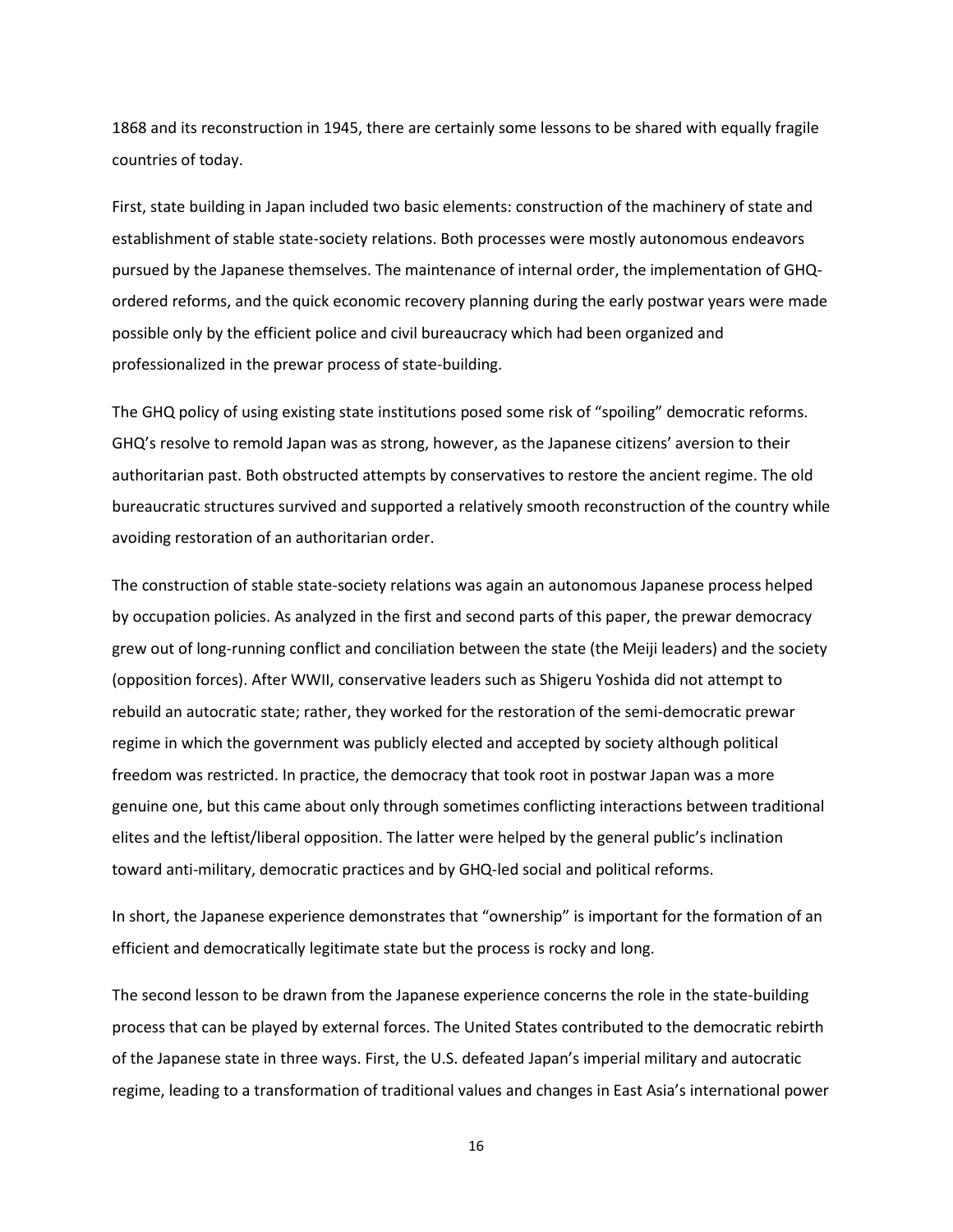structure. Second, U.S. occupation forces realized a series of reforms that contributed to a transformation in internal power relations among socio-political forces, thus helping anti-elite forces. Third, the U.S. provided enormous amounts of material aid to assist the devastated economy, which helped consolidate the democratic state.

The important role played by the U.S. notwithstanding, external intervention was effective in durable state-building only because such endogenous conditions as bureaucratic efficiency, experience with democratic practices, and anti-elite sentiment were already in place. In addition, the effectiveness of the U.S. intervention was based on the totality of its victory in the war. The mindset of the Japanese people was deeply transformed by the country's unconditional surrender after so much sacrifice and suffering. Furthermore, the conservatives could not prevent enactment of the new constitution and other pro-democracy reforms because the GHQ had established complete authority over the state. To achieve this level of victory, the United States, itself, paid a high price, losing hundreds of thousand lives of their own in the war.

In the contemporary world where "new war" is the dominant form of armed strife (Kaldor 1999) and public opinion at home is highly sensitive to loss of life, this kind of total victory can seldom be achieved. Armed groups in the target country are not easily demoralized and political forces are not sufficiently responsive to external demand for quick reforms. External actors who intervene in fragile countries today must accept the reality that their success in remolding them will be limited unless they are ready to fight for a total victory. It is important to remember that successful state formation is realized only through a lengthy process of conflict and conciliation among local stakeholders. The best strategy for external actors is patiently to help improve a socio-economic environment in which stakeholders interact among themselves and construct fair and efficient machinery of state.

The third lesson from the Japanese experience is that democracy is not always a bulwark against exclusivist nationalism or ethno/religious xenophobia. Socio-political stress stemming from statebuilding, economic development and democratization may induce political forces to resort to these negative identities. External players should not be headlong in their promotion of democracy; they must act carefully and deliberately to avoid an unhappy marriage between democracy and xenophobia.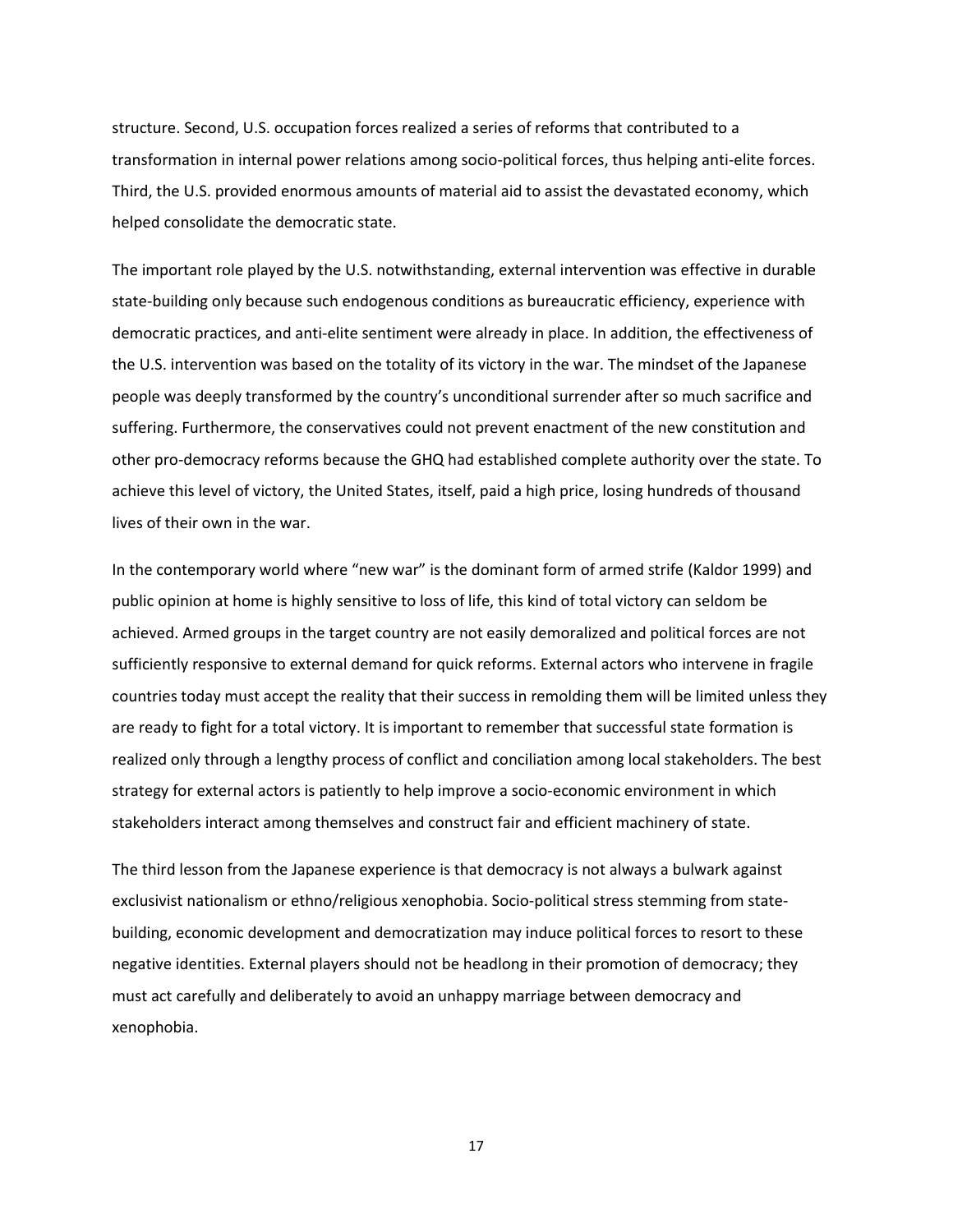#### **Works Cited**

Ando, Yoshio, ed. 1975. *Outline of economic history of modern Japan*. Tokyo: University of Tokyo Press. (In Japanese)

Banno, Junji. 2001. *Democracy in pre-war Japan: concepts of government, 1871-1937: collected essays*. London & New York: Routledge.

Banno, Junji. 2007. *Unfinished Meiji Restoration*. Tokyo: Chikuma Shobo. (In Japanese)

Bisson, Thomas Arthur. 2005[1949]. *Prospects for democracy in Japan*. Tokyo: Keio University Press. (In Japanese translation)

Cabinet Office. 1952. "Public opinion survey on the purge from public office." (In Japanese)

Cabinet Office. 1954. "Public opinion survey on people's political attitudes on current issues." (In Japanese)

Cabinet Office. 1955. "Public opinion survey on the recollection of the postwar decade and the prospect of the future." (In Japanese)

Cabinet Office. 1956. "Public opinion survey on the Constitution" (In Japanese)

Cabinet Office. 1958. "Public opinion survey on the Constitution." (In Japanese)

Cabinet Office. 1960. "Public opinion survey on the Constitution." (In Japanese)

Dower, John. 1988. *Empire and aftermath: Yoshida Shigeru and the Japanese experience, 1878-1954*. Cambridge, MA: Council on East Asian Studies, Harvard University.

Dower, John. 1999. *Embracing defeat: Japan in the wake of World War II*. New York: W. W. Norton & Company.

Gordon, Andrew. 2003. *A modern history of Japan: from Tokugawa times to the present*. New York: Oxford University Press.

Hando, Kazutoshi. 2006. *Showa history: post war era 1945-1989*. Tokyo: Heibonsha. (In Japanese) Hara, Takeshi. 2008. *Showa Emperor*. Tokyo: Iwanami Shoten. (In Japanese)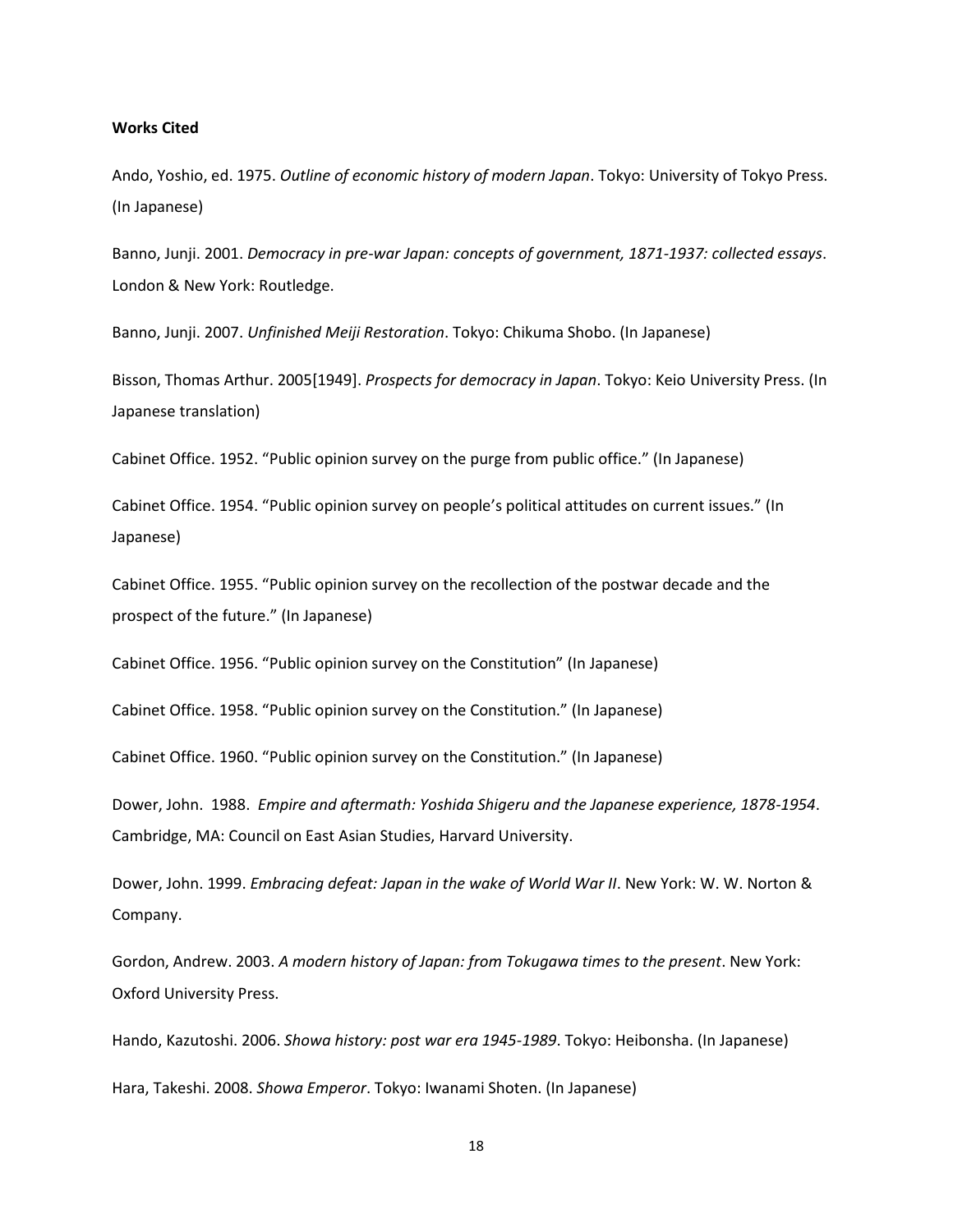Japanese Association for Contemporary Historical Studies, ed. 2004. *Contemporary history of occupation and democracy*. Tokyo: Nippon Keizai Hyoronsha. (In Japanese)

Kaldor, Mary. 1999. *New and old wars: organized violence in a global world*. Cambridge: Polity Press.

Katzenstein, Peter. 1996. *Cultural norms and national security: police and military in postwar Japan*. Ithaca: Cornell University Press.

Katzenstein, Peter & Yutaka Tsujinaka. 1991. *Defending the Japanese state: structures, norms and the political responses to terrorism and violent social protest in the 1970s and 1980*s. Ithaca: Cornell University Press.

Kouno, Yasuko. 2002. *Japanese history, Vol.24: Postwar and the end of high economic growth*. Tokyo: Kodansha. (In Japanese)

Montgomery, John D. 1957. *Forced to be free: the artificial revolution in Germany and Japan*. Chicago: the University of Chicago Press.

Nakamura, Masanori. 1994. "Democratization, peace, and economic development in occupied Japan, 1945-1952." In *The politics of democratization: generalizing East Asian experiences*. Ed. Friedman, Edward. Boulder: Westview Press. Pp.61-78.

Narita, Ryuichi. 2007. *Taisho democracy*. Tokyo: Iwanami Shoten. (In Japanese)

Przeworski, Adam et al. 2000. *Democracy and development: political institutions and well-being in the world, 1950-1990*. Cambridge: Cambridge Univ. Press.

Pyle, Kenneth. 1998. "Restructuring foreign and defense policy: Japan." In *Asia-Pacific in the new world order*. Ed. A. McGrew & C. Brook. London: Routledge. Pp.121-36.

Ruoff, Kenneth J. 2003. *The people's emperor: democracy and the Japanese monarchy, 1945-1995*. Cambridge, MA: Harvard University Asia Center.

Tamaki, Kenji. 2005. *Documents: autumn of Occupation 1945*. Tokyo: Fujiwara Shoten. (In Japanese)

Watanabe, Osamu. 2005. "Transformation of postwar national integration and the symbolic emperor system." In *Lecture on Japanese history Vol.10: Postwar Japan*. Ed. Rekishigaku Kenkyukai & Nihonshi Kenkyukai. Tokyo: University of Tokyo Press. (In Japanese)